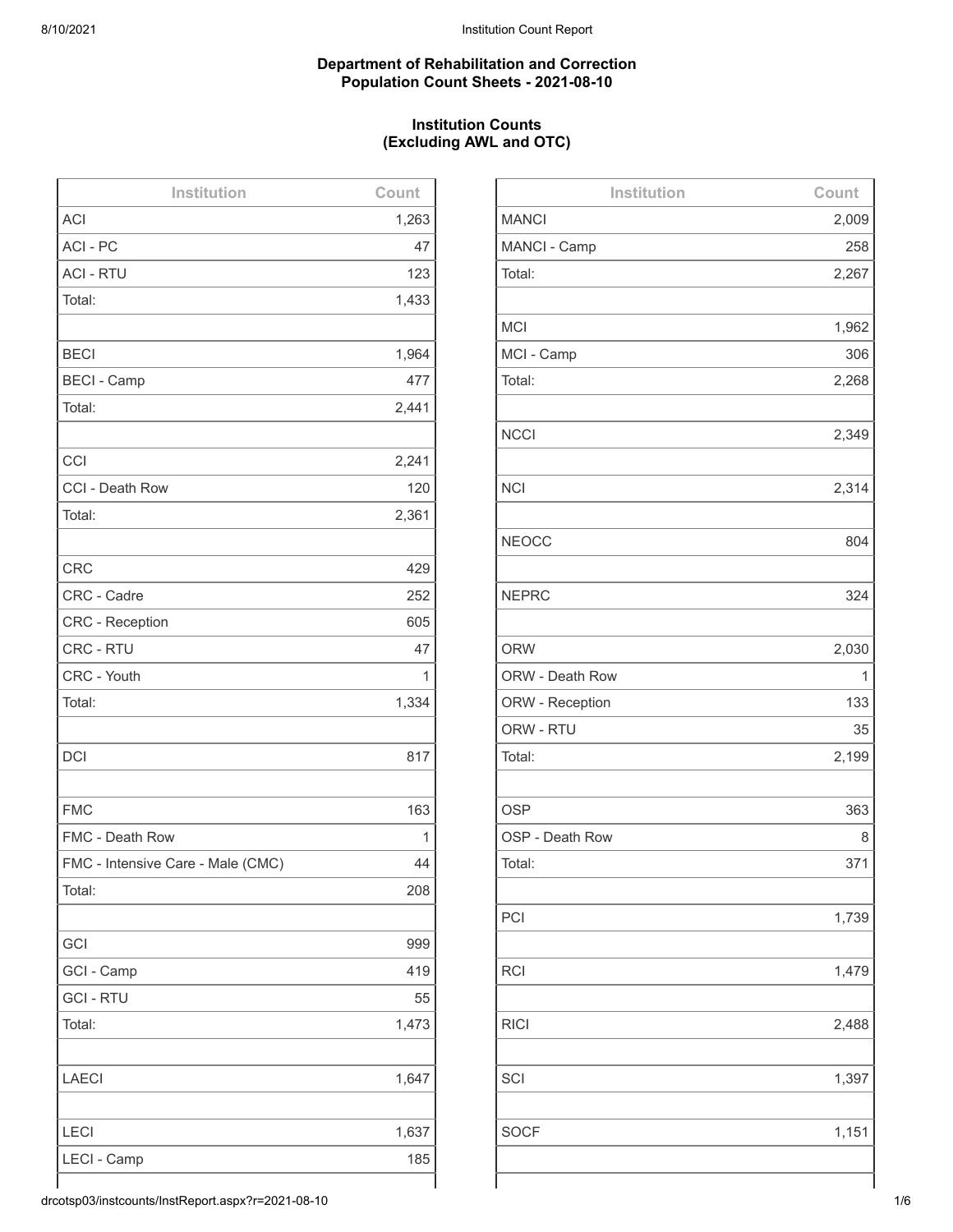| Total:                   | 1,822 |
|--------------------------|-------|
|                          |       |
| <b>LOCI</b>              | 2,246 |
|                          |       |
| <b>LORCI</b>             | 687   |
| <b>LORCI - Cadre</b>     | 211   |
| <b>LORCI - Reception</b> | 15    |
| Total:                   | 913   |
|                          |       |
| <b>MACI</b>              | 799   |
| <b>MACI - Minimum</b>    | 1,289 |
| Total:                   | 2,088 |
|                          |       |

| <b>TCI</b>       |                          | 965    |
|------------------|--------------------------|--------|
| TCI - Camp       |                          | 373    |
| Total:           |                          | 1,338  |
|                  |                          |        |
| <b>TOCI</b>      |                          | 637    |
| <b>TOCI - PC</b> |                          | 133    |
| Total:           |                          | 770    |
|                  |                          |        |
| <b>WCI</b>       |                          | 1,044  |
| <b>WCI - RTU</b> |                          | 31     |
| Total:           |                          | 1,075  |
|                  |                          |        |
|                  | <b>Total Population:</b> | 43,116 |

\* The Total Population includes 30 Offenders with Reason Codes 30 & 31. \*\* The Total Population includes 30 Offenders with Reason Code 0A.

#### **Male Population by Security Level (Include AWL and Exclude OTC)**

| <b>Security Level</b>  |                   | <b>Body</b> | <b>AWL</b> | $(-OTC)$ | Total  |
|------------------------|-------------------|-------------|------------|----------|--------|
| <b>Total Level E</b>   |                   | 965         | 8          |          | 966    |
| <b>Total Level 4</b>   |                   | 1,186       | 14         | 13       | 1,187  |
| Total Level 3          |                   | 8,906       | 103        | 91       | 8,918  |
| Total Level 2          |                   | 15,014      | 133        | 92       | 15,055 |
| Total Level 1          |                   | 13,507      | 124        | 85       | 13,546 |
| <b>Total Death Row</b> |                   | 132         | 0          | 0        | 132    |
|                        | <b>Total Male</b> | 39,710      | 382        | 288      | 39,804 |

#### **Female Population by Institution (Include AWL and Exclude OTC)**

|                 | <b>Total Population:</b> | 43,055      | 413         | 306      | 43,162 |
|-----------------|--------------------------|-------------|-------------|----------|--------|
|                 | <b>Total Female</b>      | 3,345       | 31          | 18       | 3,358  |
| ORW - RTU       |                          | 35          | $\mathbf 0$ | 0        | 35     |
| ORW - Reception |                          | 133         | 4           | 3        | 134    |
| ORW - Death Row |                          | 1           | 0           | $\Omega$ |        |
| <b>ORW</b>      |                          | 2,030       | 22          | 12       | 2,040  |
| <b>NEPRC</b>    |                          | 324         | 1           | 0        | 325    |
| <b>FMC</b>      |                          | 6           | 0           | 0        | 6      |
| <b>DCI</b>      |                          | 816         | 4           | 3        | 817    |
| Institution     |                          | <b>Body</b> | <b>AWL</b>  | $(-OTC)$ | Total  |

**Male Population by Institution: Security Level 5 and E**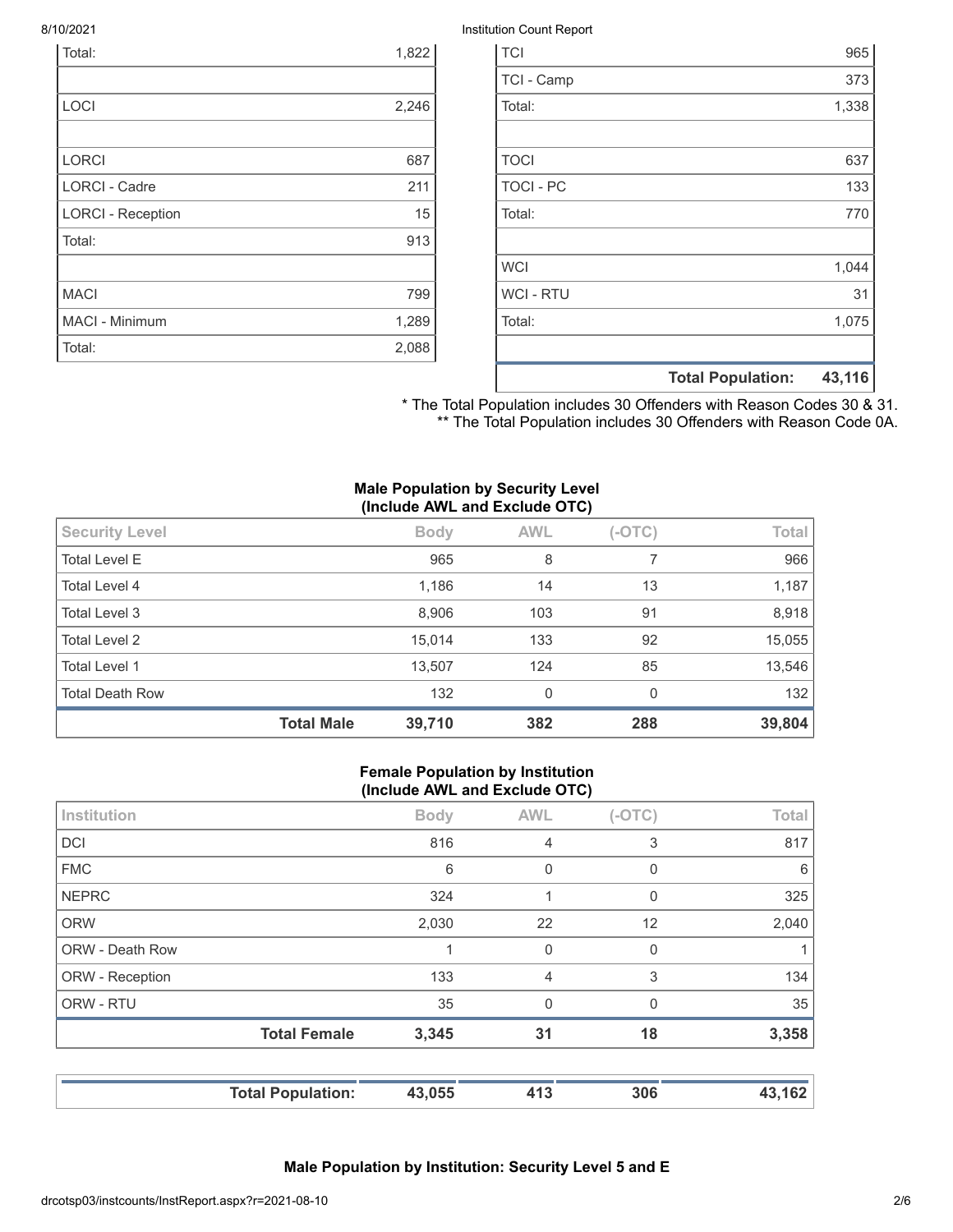|                  |                      | (Include AWL and Exclude OTC) |                           |                           |                |
|------------------|----------------------|-------------------------------|---------------------------|---------------------------|----------------|
| Institution      |                      | <b>Body</b>                   | <b>AWL</b>                | $(-OTC)$                  | Total          |
| CCI              |                      | $\mathbf{1}$                  | $\mathbf 0$               | $\mathsf{O}\xspace$       | $\mathbf{1}$   |
| CRC              |                      | $\overline{2}$                | $\mathbf 0$               | $\mathbf 0$               | $\sqrt{2}$     |
| CRC - RTU        |                      | 5                             | $\mathbf 0$               | $\mathbf 0$               | $\sqrt{5}$     |
| ${\sf FMC}$      |                      | $\overline{2}$                | $\mathbf 0$               | $\mathsf{O}\xspace$       | $\sqrt{2}$     |
| LECI             |                      | $\mathfrak{S}$                | $\mathbf 0$               | $\mathsf 0$               | $\sqrt{3}$     |
| <b>MACI</b>      |                      | 17                            | $\mathbf 0$               | $\boldsymbol{0}$          | 17             |
| <b>MANCI</b>     |                      | $10$                          | $\mathbf 0$               | $\mathsf{O}\xspace$       | $10$           |
| <b>NEOCC</b>     |                      | $\overline{7}$                | $\mathbf 0$               | $\mathbf 0$               | $\overline{7}$ |
| <b>OSP</b>       |                      | 217                           | $\ensuremath{\mathsf{3}}$ | $\ensuremath{\mathsf{3}}$ | 217            |
| <b>RCI</b>       |                      | 23                            | $\mathbf 0$               | $\mathbf 0$               | 23             |
| <b>RICI</b>      |                      | 1                             | $\mathbf 0$               | $\mathbf 0$               | $\mathbf{1}$   |
| <b>SOCF</b>      |                      | 529                           | $\mathbf 5$               | 4                         | 530            |
| <b>TCI</b>       |                      | 22                            | $\mathbf 0$               | $\boldsymbol{0}$          | 22             |
| <b>TOCI</b>      |                      | 109                           | $\mathbf 0$               | $\mathsf{O}\xspace$       | 109            |
| <b>TOCI - PC</b> |                      | 5                             | $\mathbf 0$               | $\mathbf 0$               | $\sqrt{5}$     |
| <b>WCI</b>       |                      | 6                             | $\mathbf 0$               | $\boldsymbol{0}$          | $\,6\,$        |
| <b>WCI-RTU</b>   |                      | $\,6\,$                       | $\mathbf 0$               | $\mathbf 0$               | 6              |
|                  | <b>Total Level 5</b> | 965                           | ${\bf 8}$                 | $\overline{7}$            | 966            |

# **Male Population by Institution: Security Level 4 (Include AWL and Exclude OTC)**

| Institution                       | <b>Body</b>    | <b>AWL</b>  | $(-OTC)$    | <b>Total</b>   |
|-----------------------------------|----------------|-------------|-------------|----------------|
| <b>ACI</b>                        | 4              | 0           | 0           | 4              |
| CRC                               | $\overline{2}$ | 1           |             | 2              |
| CRC - Reception                   | $\overline{2}$ | $\mathbf 0$ | $\mathbf 0$ | 2              |
| CRC - RTU                         | 10             | 0           | 0           | 10             |
| FMC - Intensive Care - Male (CMC) | 1              | $\Omega$    | $\Omega$    | 1              |
| <b>LORCI</b>                      | 4              | 1           |             | $\overline{4}$ |
| <b>MACI</b>                       | 12             | 0           | 0           | 12             |
| <b>OSP</b>                        | 117            | $\mathbf 0$ | $\mathbf 0$ | 117            |
| <b>SOCF</b>                       | 526            | 6           | 6           | 526            |
| <b>TOCI</b>                       | 485            | 6           | 5           | 486            |
| <b>TOCI - PC</b>                  | 11             | $\mathbf 0$ | 0           | 11             |
| <b>WCI-RTU</b>                    | 12             | $\Omega$    | 0           | 12             |
| <b>Total Level 4</b>              | 1,186          | 14          | 13          | 1,187          |

#### **Male Population by Institution: Security Level 3 (Include AWL and Exclude OTC)**

| Institution                                       | Body           | -O   C) | Total |     |
|---------------------------------------------------|----------------|---------|-------|-----|
| <b>ACI</b>                                        | $\overline{ }$ |         |       |     |
| drcotsp03/instcounts/InstReport.aspx?r=2021-08-10 |                |         |       | 3/6 |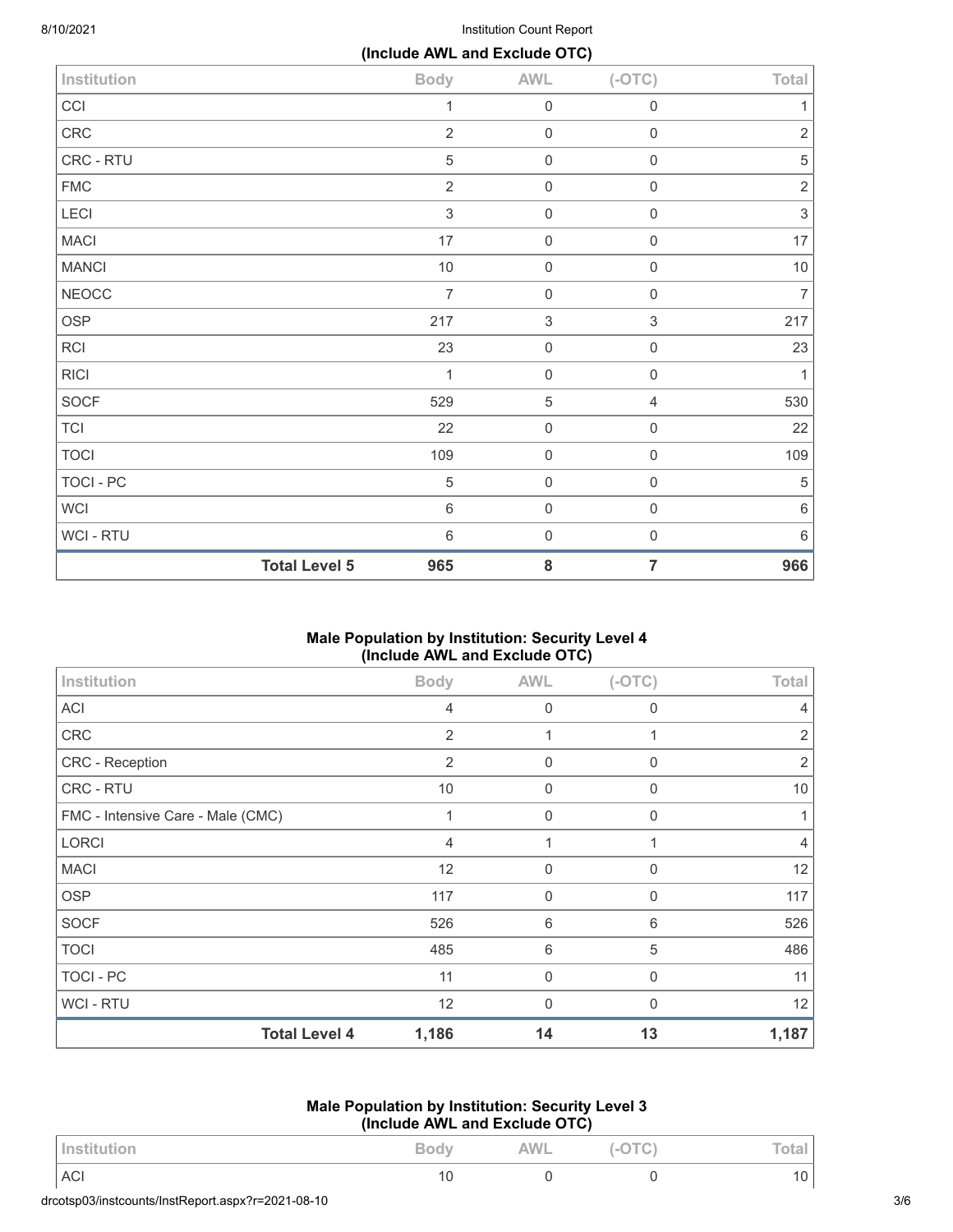|                                   | <b>Total Level 3</b><br>8,906 | 103                       | 91                        | 8,918          |
|-----------------------------------|-------------------------------|---------------------------|---------------------------|----------------|
| WCI - RTU                         | $10$                          | $\mbox{O}$                | $\mathsf{O}\xspace$       | $10$           |
| <b>WCI</b>                        | 971                           | $\overline{4}$            | $\overline{2}$            | 973            |
| <b>TOCI - PC</b>                  | 58                            | $\mbox{O}$                | $\mathsf{O}\xspace$       | 58             |
| <b>TOCI</b>                       | 26                            | $\mathsf{O}\xspace$       | $\mathsf{O}\xspace$       | 26             |
| TCI - Camp                        | $\mathbf{1}$                  | $\mathsf 0$               | $\mathsf{O}\xspace$       | 1              |
| <b>TCI</b>                        | 792                           | $\mathsf 0$               | $\mathsf{O}\xspace$       | 792            |
| SOCF                              | 96                            | $\mbox{O}$                | $\mathsf{O}\xspace$       | 96             |
| SCI                               | $10$                          | $\mathsf{O}\xspace$       | $\mathsf{O}\xspace$       | $10$           |
| <b>RICI</b>                       | 12                            | $\mathbf 0$               | $\mathsf{O}\xspace$       | 12             |
| <b>RCI</b>                        | 1,306                         | 8                         | $\,6\,$                   | 1,308          |
| PCI                               | 35                            | $\mathbf{1}$              | 1                         | 35             |
| <b>OSP</b>                        | $\mathbf 5$                   | $\mathbf 0$               | $\mathsf 0$               | $\overline{5}$ |
| <b>NEOCC</b>                      | 606                           | 7                         | $\overline{4}$            | 609            |
| <b>NCI</b>                        | 10                            | $\mathbf 0$               | $\mathsf 0$               | 10             |
| <b>NCCI</b>                       | 22                            | $\mathbf 0$               | $\mathsf 0$               | 22             |
| <b>MCI</b>                        | 5                             | $\mathbf 0$               | $\mathbf 0$               | 5              |
| <b>MANCI</b>                      | 1,692                         | 23                        | 20                        | 1,695          |
| <b>MACI</b>                       | 715                           | 3                         | $\ensuremath{\mathsf{3}}$ | 715            |
| <b>LORCI - Reception</b>          | 11                            | $\,6$                     | $\,$ 5 $\,$               | 12             |
| LORCI - Cadre                     | 83                            | $\mathbf 0$               | $\mathsf 0$               | 83             |
| LORCI                             | 328                           | 30                        | 30                        | 328            |
| LOCI                              | 2                             | $\mathbf 0$               | $\mathsf{O}\xspace$       | $\overline{2}$ |
| LECI                              | 1,309                         | $\ensuremath{\mathsf{3}}$ | $\ensuremath{\mathsf{3}}$ | 1,309          |
| LAECI                             | $\mathbf{1}$                  | $\boldsymbol{0}$          | $\mathbf 0$               | 1              |
| <b>GCI-RTU</b>                    | $\mathbf{1}$                  | $\mathbf 0$               | $\mathbf 0$               | 1              |
| GCI                               | $\overline{4}$                | $\mathbf 0$               | $\mathsf 0$               | $\overline{4}$ |
| FMC - Intensive Care - Male (CMC) | $\mathbf{1}$                  | $\mathbf 0$               | $\mathsf{O}\xspace$       | $\mathbf{1}$   |
| <b>FMC</b>                        | $\overline{7}$                | $\mathbf 0$               | $\mathsf 0$               | $\overline{7}$ |
| CRC - RTU                         | 32                            | $\boldsymbol{0}$          | $\mathbf 0$               | 32             |
| CRC - Reception                   | 444                           | $\boldsymbol{9}$          | $\,8\,$                   | 445            |
| CRC - Cadre                       | $\overline{7}$                | $\boldsymbol{0}$          | $\mathbf 0$               | 7              |
| CRC                               | 277                           | $\boldsymbol{9}$          | $\boldsymbol{9}$          | 277            |
| CCI                               | 8                             | $\boldsymbol{0}$          | $\mathbf 0$               | $\,8\,$        |
| <b>BECI</b>                       | 4                             | $\mathbf 0$               | $\mathsf 0$               | $\overline{4}$ |
| ACI - PC                          | $\mathbf 5$                   | $\mathsf{O}\xspace$       | $\mathsf{O}\xspace$       | $\mathbf 5$    |

# **Male Population by Institution: Security Level 2 (Include AWL and Exclude OTC)**

| Institution | <b>Body</b> | <b>AWL</b> | $(-O1 G)$ | Total |
|-------------|-------------|------------|-----------|-------|
| <b>ACI</b>  | 691         |            |           | 693   |
| ACI-PC      | 33          |            |           | 33    |

drcotsp03/instcounts/InstReport.aspx?r=2021-08-10 4/6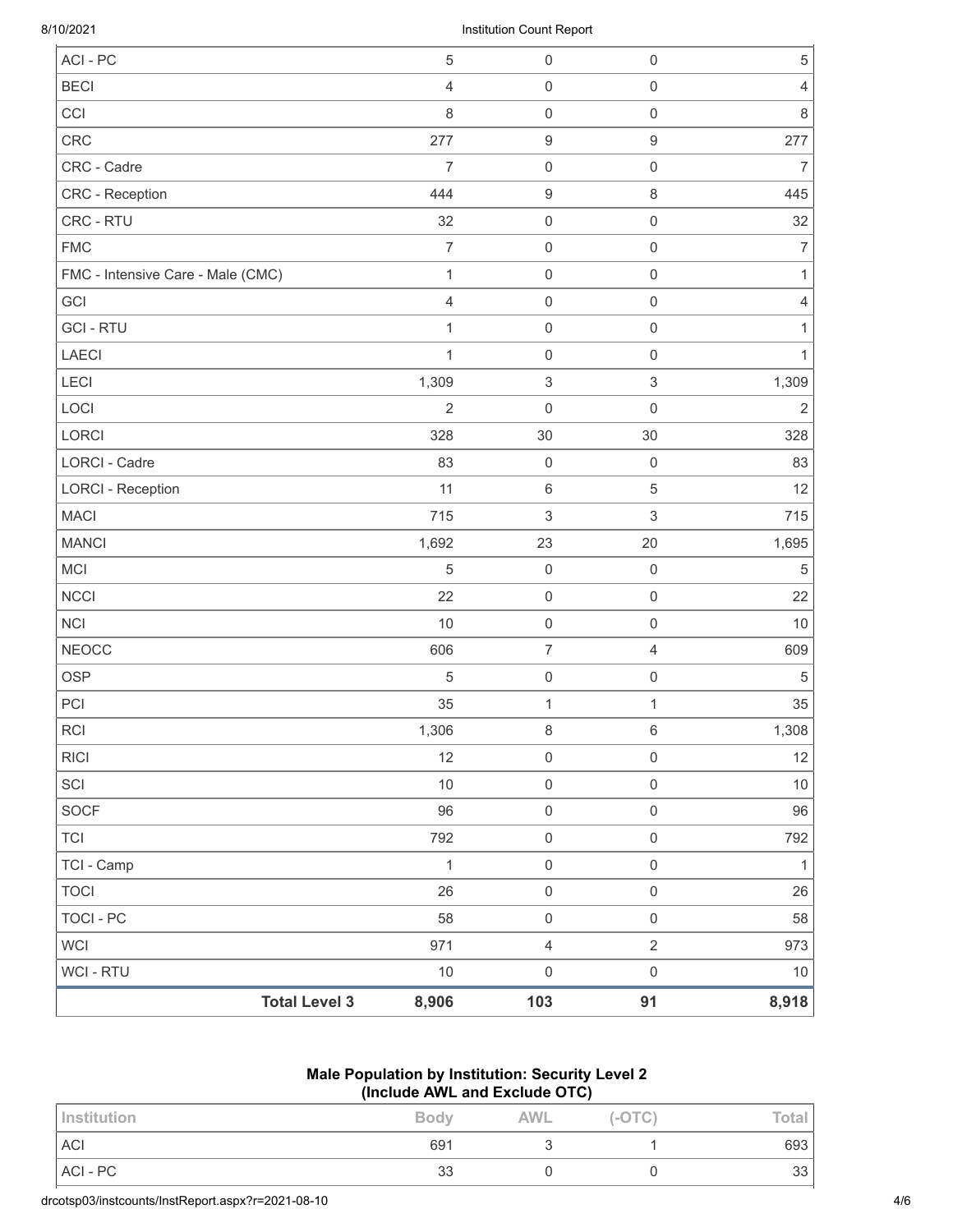| <b>ACI - RTU</b>                  | 96             | $\mathbf 0$               | $\mathsf{O}\xspace$       | 96             |
|-----------------------------------|----------------|---------------------------|---------------------------|----------------|
| <b>BECI</b>                       | 1,241          | 10                        | $\boldsymbol{9}$          | 1,242          |
| CCI                               | 1,727          | $\overline{7}$            | $\overline{7}$            | 1,727          |
| CRC                               | 50             | $\sqrt{2}$                | $\overline{2}$            | 50             |
| CRC - Cadre                       | 201            | $\mathbf 0$               | $\mathsf 0$               | 201            |
| CRC - Reception                   | 78             | $\ensuremath{\mathsf{3}}$ | $\overline{2}$            | 79             |
| CRC - Youth                       | $\mathbf{1}$   | $\mathbf 0$               | $\mathsf{O}\xspace$       | $\mathbf{1}$   |
| DCI                               | $\mathbf{1}$   | $\mathbf 0$               | $\mathsf{O}\xspace$       | $\mathbf{1}$   |
| <b>FMC</b>                        | 15             | $\overline{7}$            | $\mathsf 0$               | 22             |
| FMC - Intensive Care - Male (CMC) | 9              | $\mathbf 0$               | $\mathsf{O}\xspace$       | $9\,$          |
| GCI                               | 463            | $\ensuremath{\mathsf{3}}$ | $\mathbf{1}$              | 465            |
| GCI - Camp                        | $\mathbf{1}$   | $\mathbf 0$               | $\mathsf 0$               | 1              |
| <b>GCI - RTU</b>                  | 45             | $\mathbf 0$               | $\mathbf 0$               | 45             |
| <b>LAECI</b>                      | 981            | 12                        | 12                        | 981            |
| LECI                              | 320            | $\sqrt{2}$                | $\overline{2}$            | 320            |
| LECI - Camp                       | $\overline{2}$ | $\mathbf 0$               | $\mathsf{O}\xspace$       | $\overline{2}$ |
| LOCI                              | 1,189          | $\boldsymbol{9}$          | $\overline{4}$            | 1,194          |
| LORCI                             | 135            | 12                        | 12                        | 135            |
| <b>LORCI - Cadre</b>              | 72             | $\mathbf 0$               | $\mathsf{O}\xspace$       | 72             |
| <b>LORCI - Reception</b>          | $\overline{2}$ | $\mathbf 0$               | $\mathsf{O}\xspace$       | $\sqrt{2}$     |
| <b>MACI</b>                       | 55             | $\mathbf 0$               | $\mathsf{O}\xspace$       | 55             |
| <b>MANCI</b>                      | 289            | $\sqrt{2}$                | $\overline{2}$            | 289            |
| MCI                               | 1,293          | 12                        | 8                         | 1,297          |
| <b>NCCI</b>                       | 870            | $\,8\,$                   | 8                         | 870            |
| <b>NCI</b>                        | 1,271          | $\overline{7}$            | $\ensuremath{\mathsf{3}}$ | 1,275          |
| <b>NEOCC</b>                      | 191            | $\mathbf 0$               | $\mathsf{O}\xspace$       | 191            |
| PCI                               | 929            | $\mathbf 5$               | $\mathbf{1}$              | 933            |
| <b>RCI</b>                        | 150            | $\mathbf{1}$              | $\mathbf{1}$              | 150            |
| <b>RICI</b>                       | 1,415          | 16                        | 13                        | 1,418          |
| SCI                               | 935            | 11                        | $\overline{4}$            | 942            |
| <b>TCI</b>                        | 121            | $\mathbf 0$               | $\mathsf{O}\xspace$       | 121            |
| <b>TOCI</b>                       | 17             | $\mathbf 1$               | $\mathsf{O}\xspace$       | 18             |
| <b>TOCI - PC</b>                  | 58             | $\mathbf 0$               | $\mathsf{O}\xspace$       | 58             |
| <b>WCI</b>                        | 67             | $\mathbf 0$               | $\mathsf{O}\xspace$       | 67             |
| <b>Total Level 2</b>              | 15,014         | 133                       | 92                        | 15,055         |

## **Male Population by Institution: Security Level 1 (Include AWL and Exclude OTC)**

| Institution      | <b>Body</b> | <b>AWL</b> | $(-OTC)$ | Total |
|------------------|-------------|------------|----------|-------|
| <b>ACI</b>       | 558         |            |          | 561   |
| ACI-PC           |             |            |          | 9     |
| <b>ACI - RTU</b> | 27          |            |          | 27    |

drcotsp03/instcounts/InstReport.aspx?r=2021-08-10 5/6